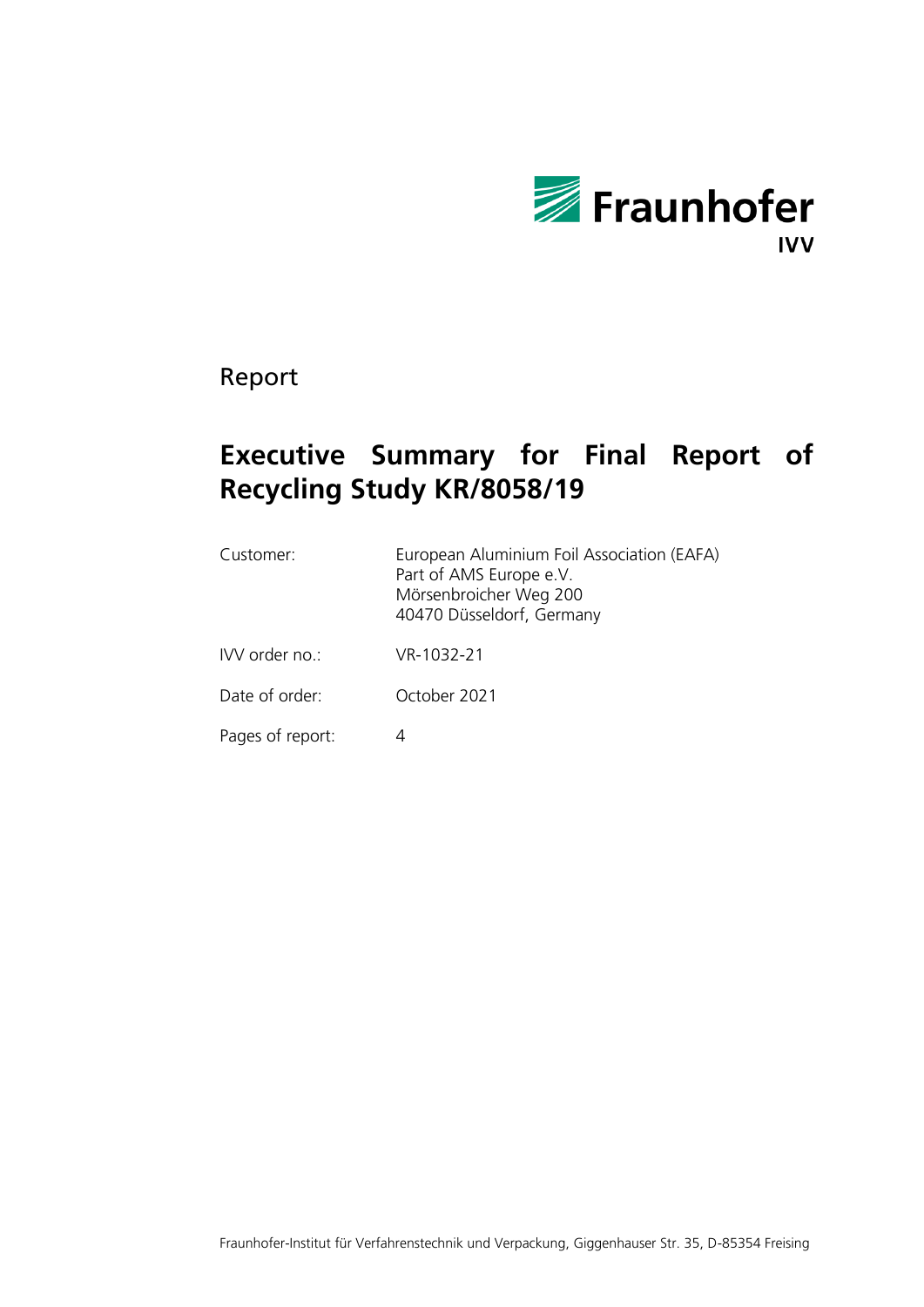## Executive Summary

Products made from pure aluminium are completely recyclable, however the recycling of flexible laminates comprising aluminium and plastics is still very challenging. With regard to sustainability, the European Aluminium Foil Association (EAFA) is interested in innovative technologies enabling a closed loop recycling of flexible packaging made from aluminium and plastics. In this research study, EAFA is supported by the International Aluminium Institute (IAI), the Global Aluminium Foil Roller Initiative (GLAFRI), Constantia Flexibles International and Achenbach Buschhütten.

The Fraunhofer Institute for Process Engineering and Packaging IVV, Freising, has developed the CreaSolv® Process for the recovery of high-quality plastic and/or metals from plastic waste fractions. This variable process can be applied to most thermoplastics and has a very high cleaning potential. The solvent-based CreaSolv® Process belongs to the material recycling techniques, where the polymer molecules remain intact like in mechanical recycling. It utilises the physical dissolution of the polymer and allows the separation of different polymers on a molecular scale by using specific solvent formulations. After the selective dissolution of the first target polymer, additional polymers remain undissolved and are recovered in a second process run. Indissoluble components like aluminium foil, incorporated in film laminates, can be recovered as the last step after removal of every polymer film and laminating adhesive.

The objective of this research study is the separation of flexible laminates, made from aluminium and different polymer films, by utilising the CreaSolv® Process in order to enable a complete recycling of aluminium and plastics fraction. The recyclability of different waste fractions is examined in lab scale tests and on the small pilot plant at Fraunhofer IVV with respect to technical feasibility and economic viability.

This project includes the identification, sorting and recycling for a variety of postindustrial (pi) and post-consumer (pc) packaging wastes, always containing aluminium-polymer laminates. The pi-samples each comprise one type of aluminium laminated film with polymers like PE, PP, PVC, PA and PET as well as paper. The pc-samples always represent a part of the non-ferrous metal (NF-metal) waste fraction, which originates from a German sorting facility (DSD) and also contains other types of waste including food residues. In total, ten different pisamples and four pc-samples are examined at lab scale (work package 1). With an input mass of 35 kg each, two pc-samples are processed at small technical scale (work package 2). After each separation test is concluded, the mass balance and sample composition is determined. Subsequently, the obtained recycled polymers and residues like aluminium foil are analysed by several methods like melt flow rate (MFR), Fourier-transform infrared spectroscopy (FTIR) and differential scanning calorimetry (DSC) to examine polymer quality and separation capability.

First, the results of manual sorting of NF-metal waste fraction show that aluminium containing waste has a total share of 77% (solid and flexible aluminium; moist and dirtying included). Aluminium flexibles (Al-flexibles) is the target waste fraction in this study and amounts to 21 % of given NF-metal waste fraction. Other waste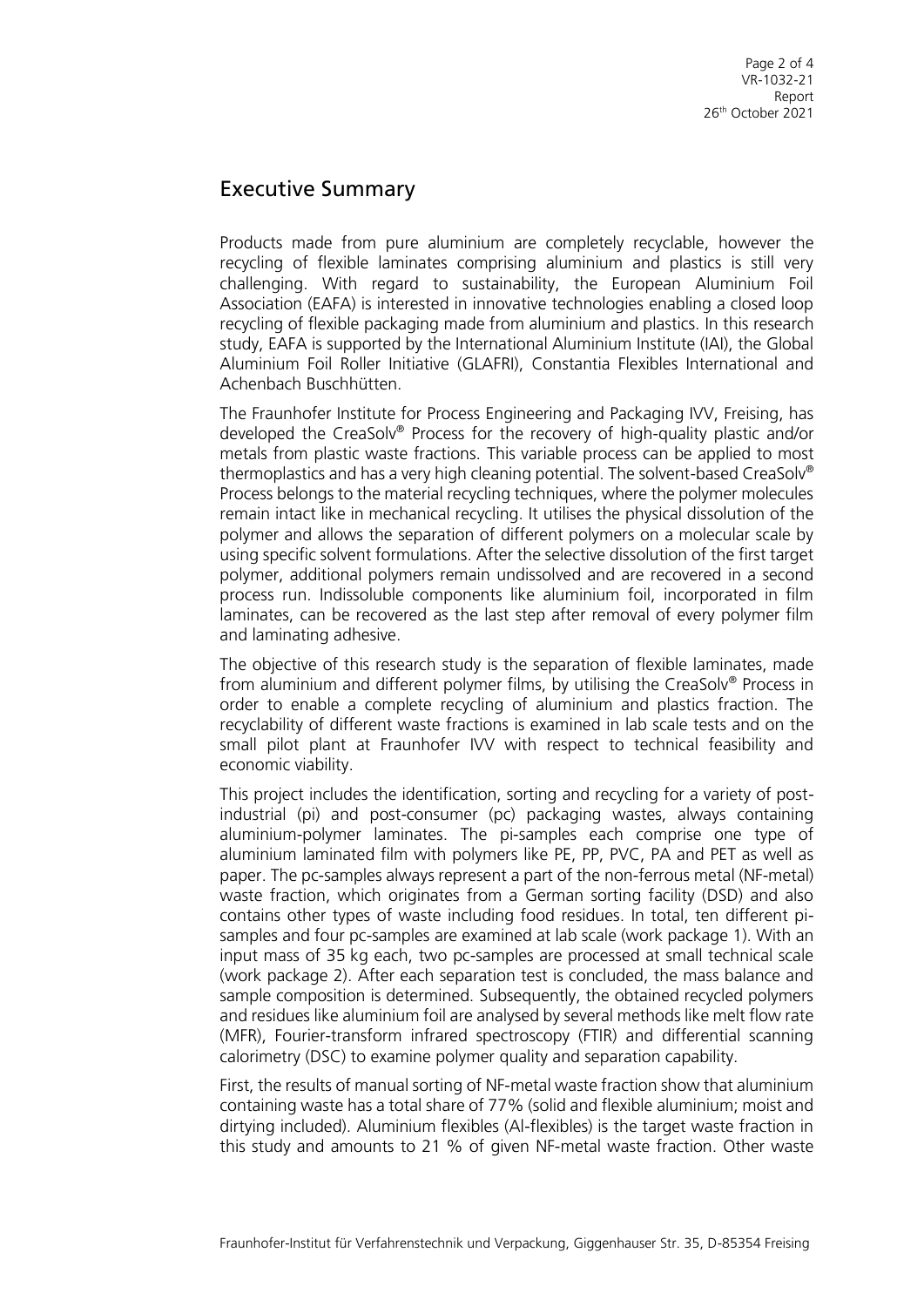fractions identified are ferrous metal (5 %), rigid polymers (7 %) and flexible polymers (4 %). After processing the waste and recovering the aluminium as a dry residue, 32 % of the moist NF-metal waste fraction could be identified as aluminium. Accordingly, moist Al-flexibles have an aluminium content of 27 %.

The results of recycling tests prove that a complete separation of aluminiumpolymer laminated films by utilising the CreaSolv® Process is possible. This would enable the recycling of both aluminium film and polymer films. The selective extraction of polymers from multilayer structures is technically feasible for the polyolefins PE and PP as well as PVC, PA and PET, which could be successfully recovered from the pi-samples. The most complex pi-sample is a quadruplex film laminate (PET / Al / PA / PE) with a thin aluminium film of 8  $\mu$ m. The selective extraction of every laminate could be performed with a clean separation between all three polymers and the aluminium film was virtually free of any remaining organic compounds. The testing of real pc-waste has also delivered promising results with regard to extracting and recovering the polyolefins PE and PP. In the case of Al-flexibles the amount of recovered polyolefins is 35 % and of nonpolyolefins 21 %. The Al-residue comes to 32 % and paper and dirtying add up to  $10%$ .

Every recycled polymer was characterised by several analytical methods like MFR, FTIR, DSC and others. Overall, a good quality with very high purity could be obtained, enabling a true closed loop recycling.

The originally intended recycling of aluminium separated from these multilayer laminates is also very promising. Every polymer film and laminating adhesive could be effectively removed from the aluminium film. However, the presence of paper would require an additional process step to the actual CreaSolv® Process, which could be integrated in the cleaning of input material, for example. Especially for pc-waste, the prior removal of carbon containing impurities like paper and food residues is an important step for directly remelting the Al-residue obtained from the CreaSolv® Process.

The baseline scenario for a possible commercial projection covers the pc-waste fractions Al-flexibles and flexible polymers together. This waste stream would be easily accessible by an additional sorting step like air separation and more favourable for the CreaSolv® Process than the NF-metal waste as a whole, which contains significantly less Al-flexibles due to a higher amount of solid aluminium pieces and dirtying. A first projection of an economically viable recycling process for Al-flexibles and flexible polymers is presented for two business case options. In the first option, focus is on the extraction of the polyolefins PE and PP, which generates an Al-residue including the remaining non-polyolefins and paper fibres. A treatment by pyrolysis would be the following process step in order to remove residual organic compounds. The second option focuses on concentrating aluminium for directly remelting it as well as extracting the polyolefins PE and PP. With a plant capacity of 14000 t/a infeed and a total capex of 18 to 21 Mio  $\epsilon$ , a payback period of 3 to 8 years could be achieved depending on the business case option. In these two options, revenues of 1000  $\notin$ /t for PE and PP as well as 500 to 1500  $€/t$  for the Al-residue for pyrolysis and direct remelting are assumed.